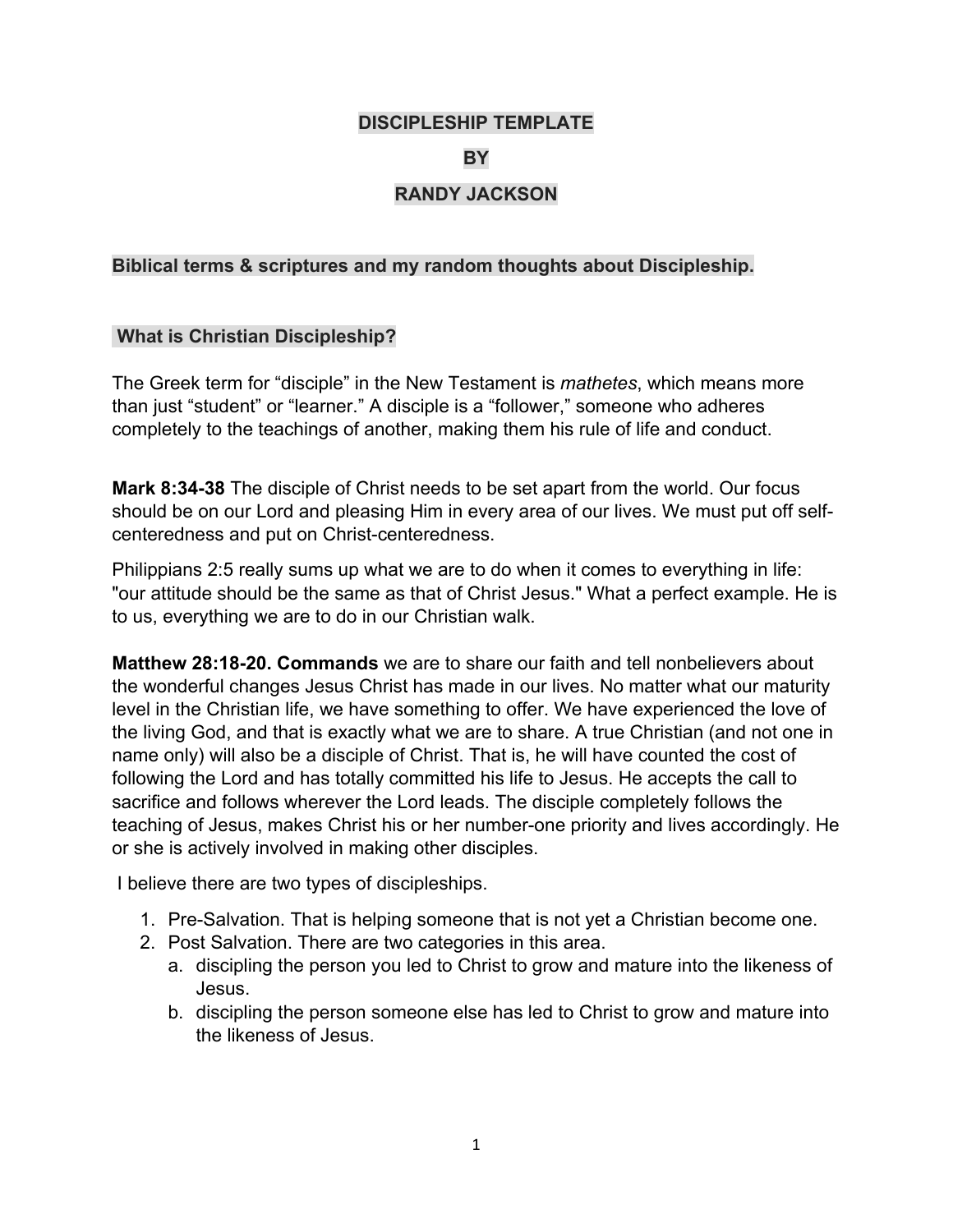The discipler must initially be more spiritually mature than the disciple, therefore, two peers shouldn't be in a discipleship with each other. They can be in a Bible study or accountability meeting but not discipleship.

1 Corinthians 11:1-2 Follow my example, as I follow the example of Christ. I praise you for remembering me in everything and for holding to the teachings, just as I passed them on to you.

I believe that discipleship should be 1 on 1; no more, because there will be more openness, honesty and trust.

I believe one of the keys to being a good discipler is to be a good vision caster, to cast a vision of growth and maturity. This calls the disciplee to something that is much bigger than themselves and you must also be able to clearly explain what you will be doing with your time and why.

## *Pre-Salvation Discipleship with plenty of time or no hurry.*

Prayerfully spot someone to approach that is not a Christ follower; that is interested in a life change or sees you as someone different than the world and wants what you have; or someone you meet that is new to the Church. Ask them questions get to know them and find out if they are seeking salvation, if so, invite them to do a Bible study with you.

## *Cast the Vision*

Explain that you could get together once a week for about 1 to 1  $\frac{1}{2}$  hours for a meeting.

Split your time for:

- a. Fellowship.
- b. Bible study to help them learn about Jesus, to see the path of salvation and then the history of the early Church.

Explain what you will be doing with your time together. You will be reading 1 chapter a day from the Bible and taking notes on the chapter and verse to be discussed at your next meeting.

You do all this in the form of an invitation. If they accept, you would then set up a weekly meeting with a set time and place.

Start in the book of John and read 1 chapter per day for 3 weeks. Explain during this time they will be learning all about Jesus; how he came to earth; why he did what he did while he was here, etc.

The next book to read is Acts. Read 1 chapter a day for 4 weeks. Explain during this time you will be learning about the early Church, the one that Jesus had the Apostles start right after he ascended back to heaven. They will read about the first sermon preached on salvation; they will see 8 different conversions to Christianity; they will see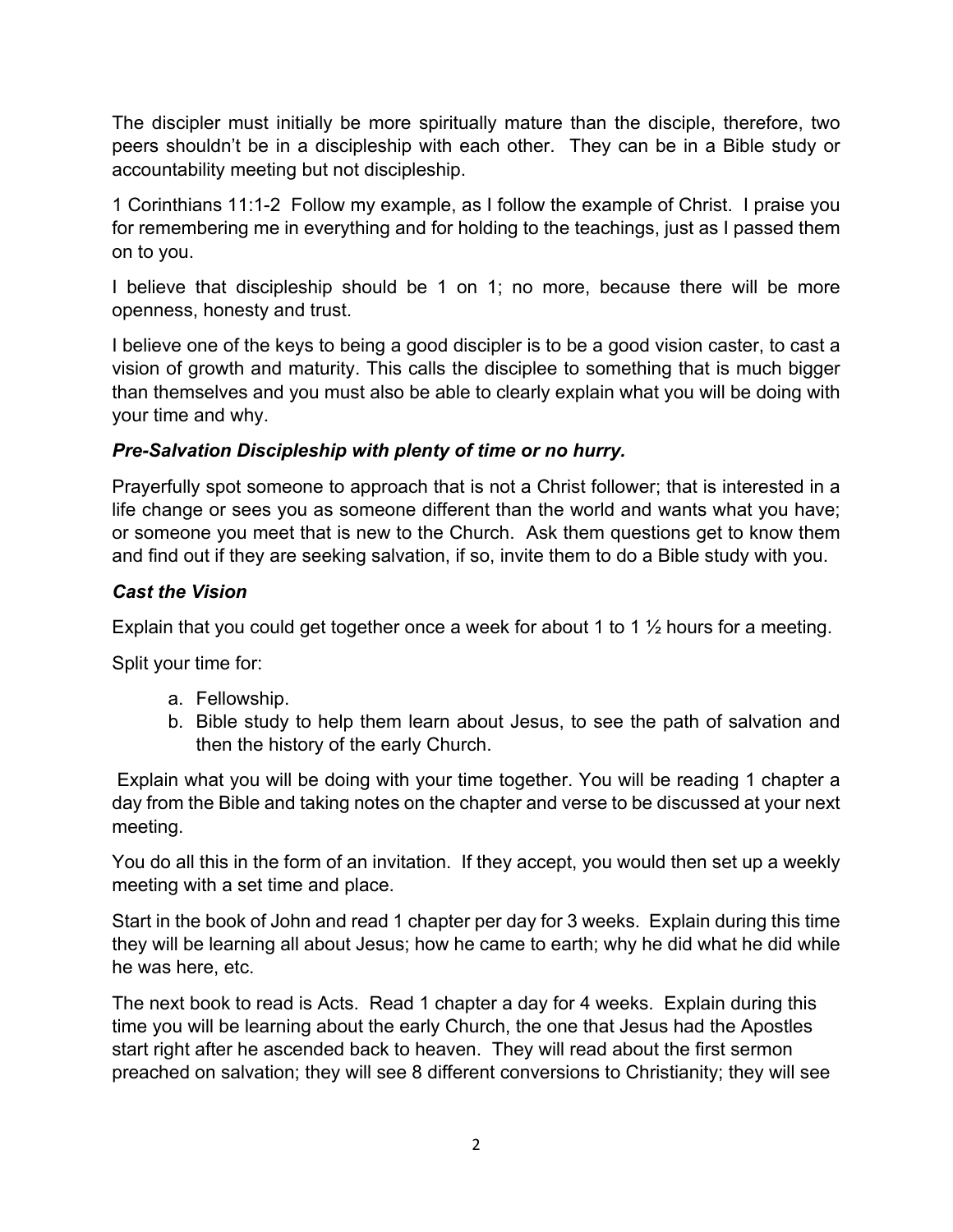why CCW does certain things because we are trying to model and restore the early Church.

At the end of these 2 books you should be able to simply ask your disciplee if they see anything the need to do to become a Christ follower.

Most will say they need to be baptized. That's great but then ask them why and make them tell you.

Hint. They should be mentioning they are lost, want to be saved, want their sins forgiven so they want to be right with God and they want a relationship with Jesus.

Hint. You must help them see and admit they are lost and cut off from God and are in need of a savior, otherwise in time, salvation or being saved will mean nothing to them.

# *Pre-Salvation Discipleship When pressed for time.*

When someone is convicted by the Holy Spirit that they are lost and in need of salvation they often don't want to wait for 7 weeks. Here is a plan you can do in two settings.

First meeting, take them through the Word study. This 7 scripture study explains all about the Bible and that it is the instruction manual for our life. This study will get you and your disciplee on the same page Biblically. Next you take them through the Light and Dark study part 1. This 7 scripture study is all about sin and what sin is and how sin separates us from God.

At the end of this study, give the person your studying with a list of the scriptures you have discussed that day and have them go home look them over and reflect on the sins they are aware of that is displeasing to God. You want them to have time to reflect that they are lost and separated from God.

Before departing set a time and place for your next meeting, it could be the next day.

Second meeting, ask them what God revealed to them as they looked over the scriptures for a second time. Listen closely to what they are saying. Do they realize they are lost and are they somewhat sorrowful and are they ready to change?

Take them through the Light and Dark study part 2. In this study they will see God's plan of salvation and what we must do to have our sins covered by the blood of Jesus. Be sure they get and understand all of God's plan. Believe, Repent, Confess and Baptism.

Again at the end of the  $2<sup>nd</sup>$  study you should be able to simply ask your disciplee if they see anything they need to do to have their sins forgiven and become a Christ follower.

Most will say they need to be baptized. That's great but then ask them why and make them tell you.

Hint. They should mention they are lost and want to be saved; they want their sins forgiven; they want to be right with God and they want a relationship with Jesus.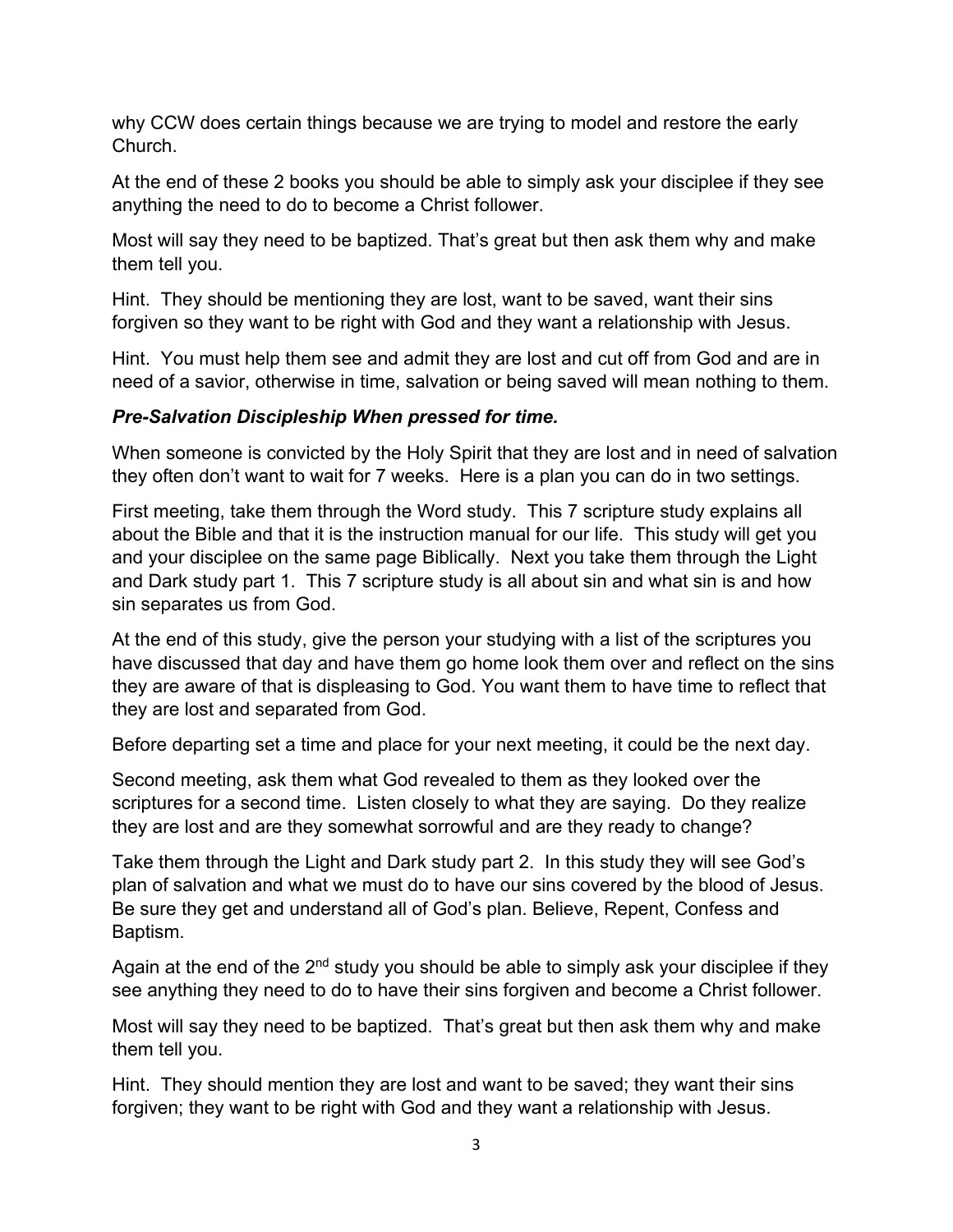If you don't know what these studies are, plan on attending the Evangelism Training Class.

# *Post Salvation Discipleship with the person you led to Christ.*

This is the easier of the two, because you already have a good relationship with this person. You know that you both view and read the Bible the same way and are already in the habit of meeting together on a regular basis.

Now you need to cast a bigger vision, that you can and should continue to meet together to study the rest of the Bible. The goal for both of you is to grow and mature to be more like Jesus and to equip and train them to be prepared so someday they can do the same thing with others.

- 1. Again set time and place to meet once a week for 1-1.5 hours a week.
- 2. I recommend starting in the book of 1 Corinthians and like before read 1 chapter per day taking notes to be discussed at the next meeting.
- 3. Very important point about taking notes.
	- i. when reading the Bible, God either gives us insight to right down and discuss,
	- ii. or it creates questions for us to ask.

You must monitor your disciple. This is one of the main ways you can tell if they are growing and maturing. They will either be sharing the insight they receive or they will be asking questions about what they have been reading.

- 4. Explain prior to starting each new book what the book is about and give a view, like who wrote it and why. Give them the basics of what they will be reading.
- 5. Due to the depth, I take them through the book of Romans after Jude. For some reason I have never taken anyone through the book of Revelation.
- 6. During your time together, your discipleship partner should be asking a lot of different questions, even about you and what sins you struggle with. You should be encouraging this and let them feel free about asking you anything. When you feel that you can trust them, you should be very honest with them and give them an overview of what your life was like before Christ and how Jesus has changed you and how you deal with your own temptations and weaknesses. This is more powerful and motivating than you can imagine.
- 7. You should keep a running list of all the odd topics that come up about the Bible, the Church, the leadership and the way things are done and why. These topics are coming up for a reason and need to be resolved Biblically. Explain that and when you have finished the current book you are reading, you can look into and study each of the topics. By doing it this way you have time to do your own research and be prepared for each topic. Once you have resolved said topics, you can move on to the next book in the Bible and start a new list.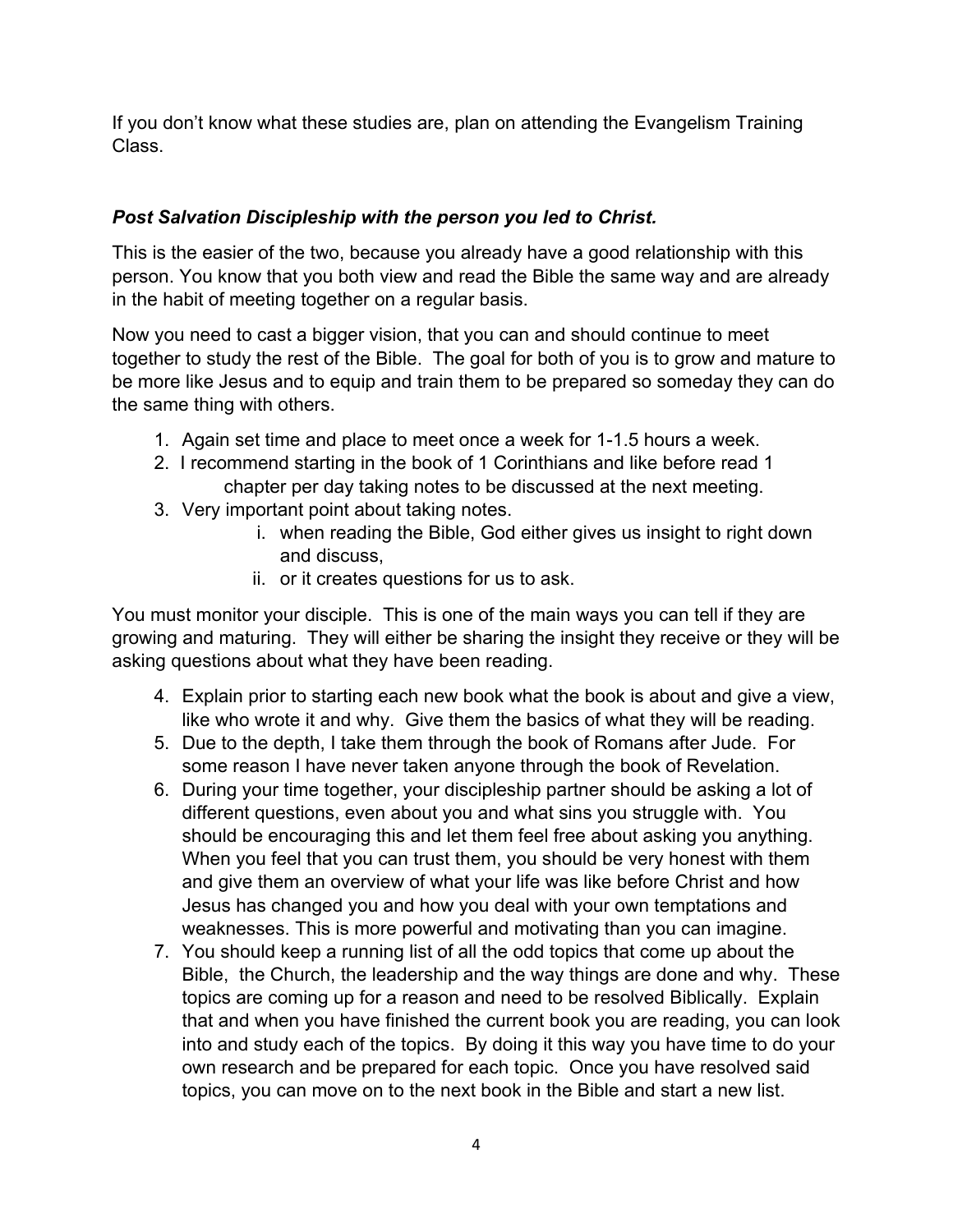- 8. During your time together you must continually repeat yourself and be encouraging so they can embrace this:
	- a. The Goal is to grow and mature into the likeness of Jesus.
	- b. To multiply ourselves to disciple others. Explain that someday with the help of the Holy Spirit they will be discipling others and should be praying and asking God to put someone on their heart and in their path to make this happen.
- 9. Important note about being a discipler. You must always be prepared that as your disciple grows and matures in Christ, they may very well go on before you and with God's guidance can be used to accomplish more for the kingdom than you ever have. (In fact you should encourage this and be praying for it to happen.)
- 10. As you and your disciple are reading through the Bible and after you have resolved most questions and issues they have; you need to encourage them to prayerfully seek out someone to approach to either lead to Christ or another Christ follower to disciple. They should follow the same model you have used. As they start meeting with their discipleship partner you will want to cut back on the amount of time the two of you spend together, but you still need to meet to help and encourage them. I recommend at least once a month.
- 11.You now need to go find another person to either Lead to Christ or find a Christ follower to disciple. It never ever ends until God calls you home.

# *POST SALVATION DISCIPLESHIP WITH THE PERSON SOMEONE ELSE HAS LED TO CHRIST.*

- 1. This one is a little more complicated because someone else has led them to Christ and you don't have a first-hand knowledge as to what they have been taught about the Bible and most important did they follow the Biblical plan of salvation: believe, repent, confess and baptism. You must clarify this before entering a post salvation discipleship. If they did not follow the Biblical plan of salvation you need to help them identify and fix the error by taking them through a salvation study.
- 2. Assuming you are working with someone that became a Christ follower the biblical way we will move on.
- 3. I believe there are 2 keys to success in post salvation discipleship. They are: a. Find and qualify the disciple.
	- b. Clarify the goal of discipleship

In order to find a disciple:

Look for the person always asking questions about the Church, the leadership, the way things are done, the Bible and the programs at Church. They are curious for a reason.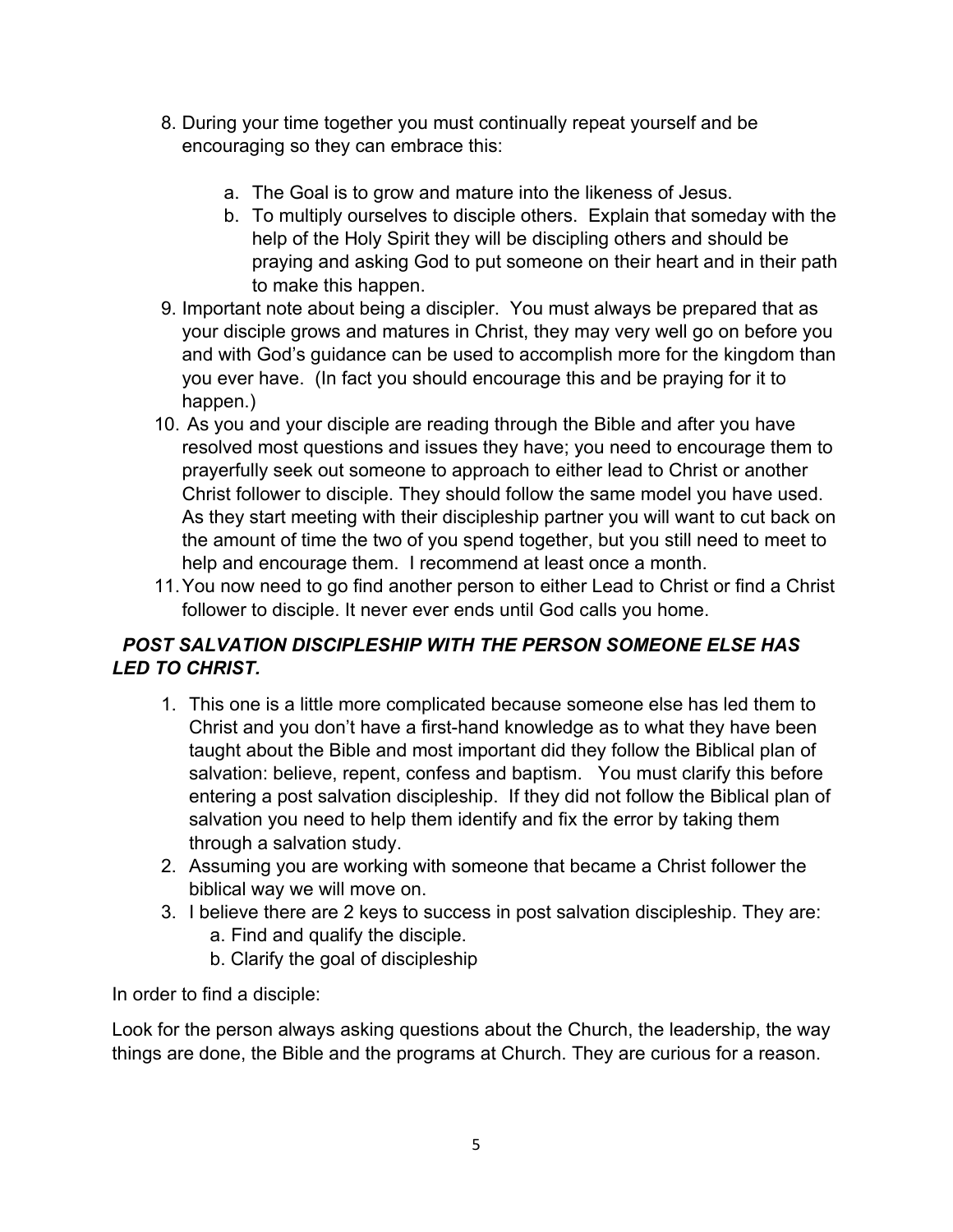Look for the person that shows up for almost any and all meetings, workdays, classes and gatherings.

Look for the person that has just joined a ministry or continues to change ministries. They are trying to get more involved.

- 4. In order to qualify the disciple we must look for a:
	- a. Faithful person. Are they faithful in all the things they are involved with like church services, ministry opportunities, Bible studies, fellowship even with their work, or do they continually make plans and then cancel? If they aren't faithful then they won't follow through with discipleship either.
	- b. Available. Do they really have the time available to meet on a regular basis and time to do the study? The key here is consistency, you can't keep moving the date and time around it's too much work to keep up with and will eventually fail.
	- c. Trainable. Are they really trainable? Do they respect you as a leader? This will reveal itself if you find them asking your opinion on things and then taking your advice or do they consider themselves as one of your peers? This will reveal itself if they are always arguing with you and wanting you to change your mind to agree with them and their point of view. (Remember initially the discipler must be more spiritually mature than the disciple.)
- 5. Once you have found your potential discipleship partner it is time to invite them to join you in discipleship. You should ask them if they have ever considered entering a discipleship study. Now it time to clarify the goal by CASTING THE VISION. You should explain our goal as a Christ follower is to grow and mature to be more like Jesus and to equip and train them to be prepared so someday the can be disciplers'. This is a call to something that is much bigger than themselves, it is for the kingdom (make sure they understand this call.) Don't expect an answer right away ask them to pray about it and get back with you.
	- 6. Once they have accepted:
		- a. Again set time and place to meet once a week for 1-1.5 hours a week.
		- b. I recommend starting in the book of John and go through the rest of the new testatment, like before read 1 chapter per day taking notes to be discussed at the next meeting.
		- c. Very important point about taking notes.
			- i. when reading the Bible, God either gives us insight to right down and discuss,
			- ii. or it creates questions for us to ask.

You must monitor your disciple this is one of the main ways you can tell if they are growing and maturing. They will either be sharing the insight they receive or they will be asking questions about what they have been reading.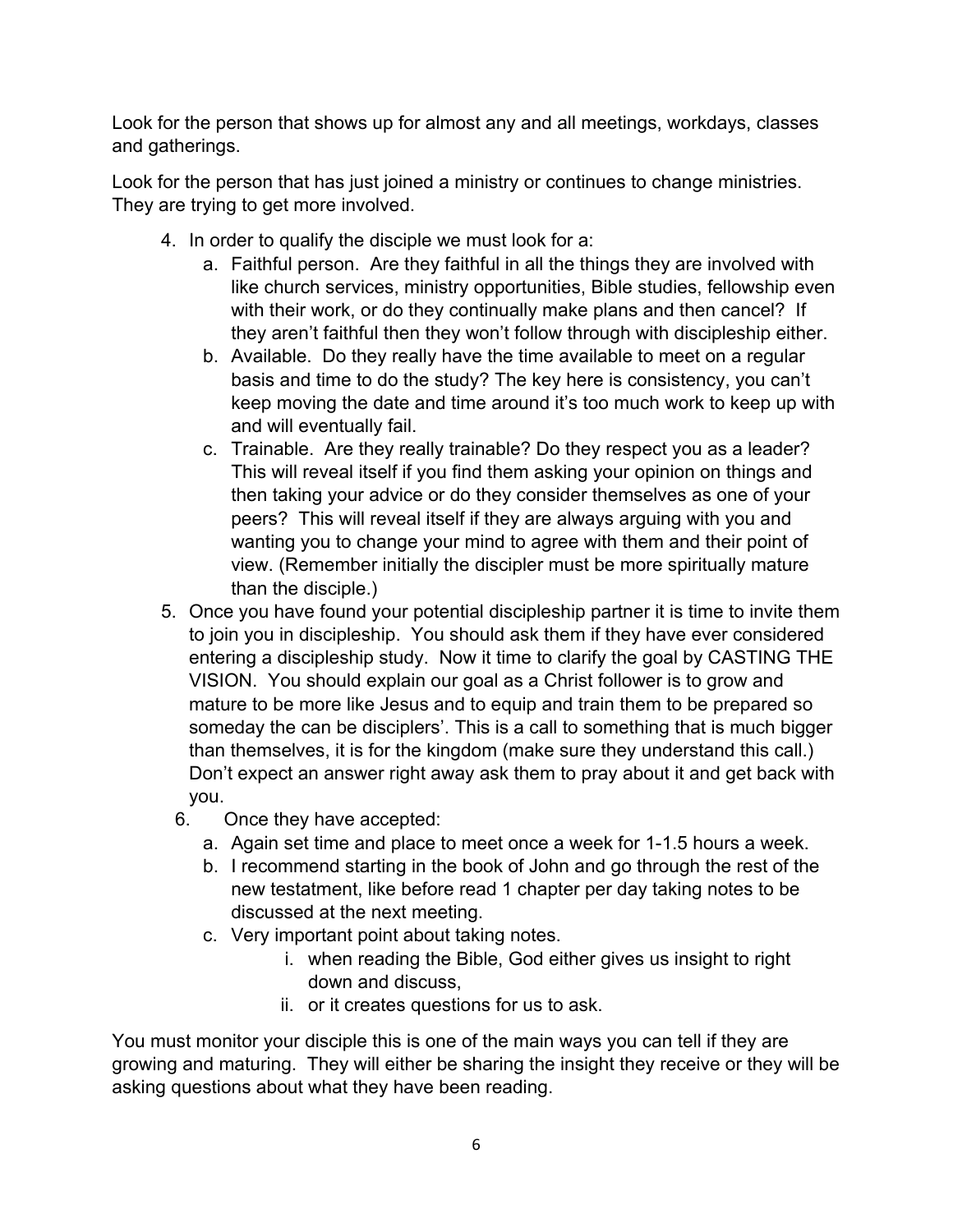- 7. Explain prior to starting each new book what the book is about and give an overview like who wrote it and why. Give them the basics of what they will be reading.
- 8. Due to the depth, I take them through the book of Romans after Jude. For some reason I have never taken anyone through the book of Revelation.
- 9. During your time together, your discipleship partner should be asking a lot of different questions, even about you and what sins you struggle with. You should be encouraging this and let them feel free about asking you anything. When you feel that you can trust them, you should be very honest with them and give them an overview of what your life was like before Christ and how Jesus has changed you and how you deal with your own temptations and weaknesses. This is more powerful and motivating than you can imagine.
- 10. You should also keep a running list of all odd topics that come up about the bible, the church, the leadership and the way things are done and why. These topics are coming up for a reason and need to be resolved Biblically. Explain that when you have finished the current book of the Bible that you are reading you can look into and study each of the topics. By doing it this way you have time to do your own research and be prepared for each topic. Once you have resolved said topics you can move on to the next book in the bible and start a new list.
- 11. During your time together you must continually repeat yourself and be encouraging so they can embrace this:
	- a. The goal is to grow and mature into the likeness of Jesus.
	- b. To multiply ourselves to disciple others. Explain that someday with the help of the Holy Spirit they will be discipling others and should be praying and asking God to put someone on their heart and in their path to make this happen.
- 12. You must always be prepared that as your disciple grows and matures in Christ, they may very well go on before you and with God's guidance can be used to accomplish more for the kingdom than you ever have. (In fact you should encourage this and be praying for it to happen.)
- 13. As you and your disciple are reading through the Bible and after you have resolved most questions and issues they have; you need to encourage them to prayerfully seek out someone to approach to either lead to Christ or another Christ follower to disciple. They should follow the same model you have used. As they start meeting with their discipleship partner you will want to cut back on the amount of time the two of you spend together, but you still need to meet to help and encourage them. I recommend at least once a month.
- 14. You now need to go find another person to either lead to Christ or find a Christ follower to disciple. It never ends until God calls you home.